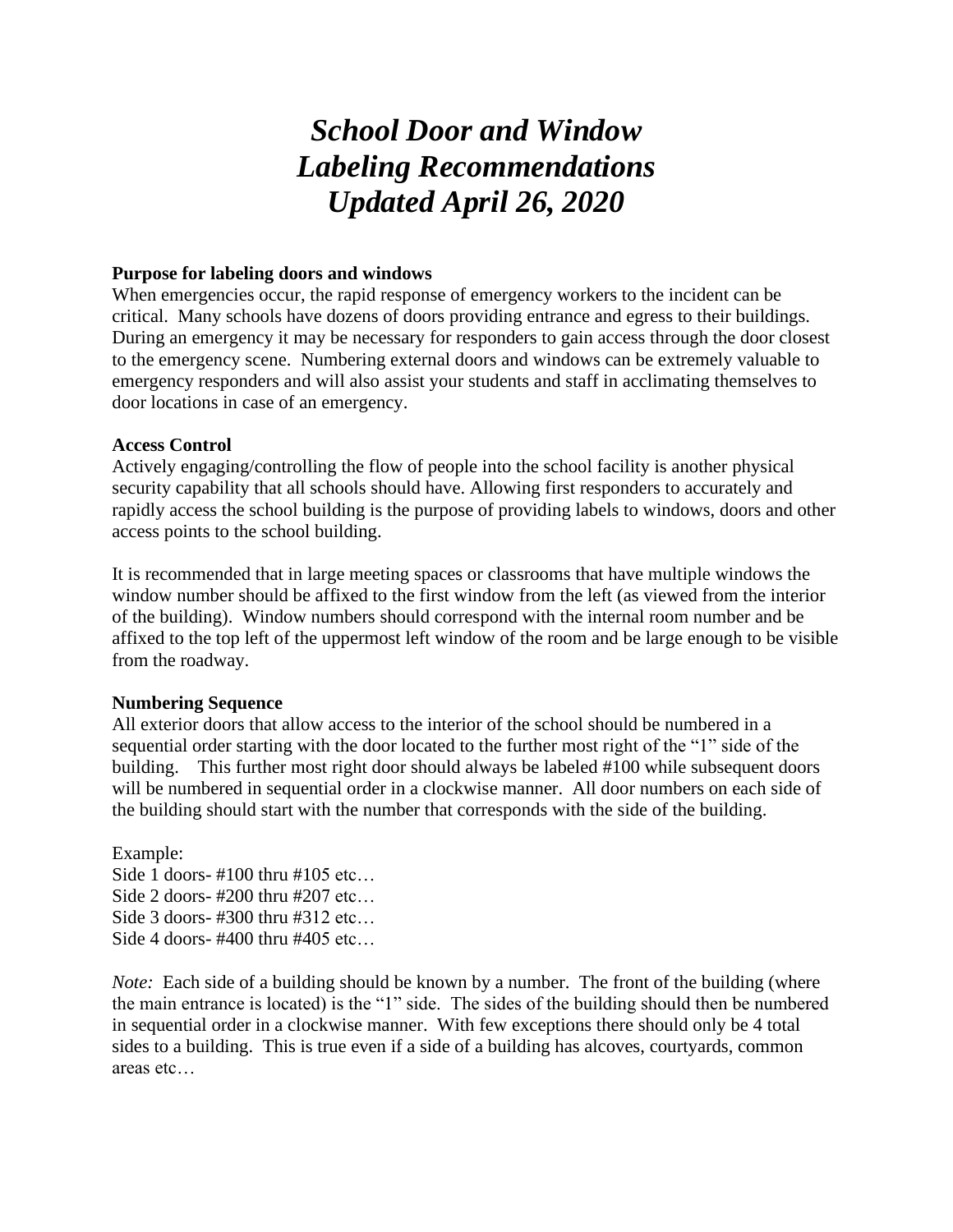If assistance is needed at the corner of a building the corner can be described by calling it by the numbers of the two sides that meet at that corner.

Example:

Sides 1 and 2 meet = the 1, 2 corner

Sides 2 and 3 meet = the 2, 3 corner

Sides 3 and 4 meet = the 3, 4 corner

Sides 4 and 1 meet = the 1, 4 corner

# **Exterior Number Positions**

## *Exterior Doors:*

All numbers should be:

- Placed at the top of the door or above the door frame
- Where a multiple bank of doors (3 or more) is present, it is good practice to center the number or put the same number at both ends of the bank.
- Each door may be numbered separately, as follows: 301, 302, etc.
- Retro-reflective numbers

## *Exterior Classroom Doors:*

All numbers should be:

- The actual classroom number should be placed on the exterior of the door approximately where a peep hole would be placed. Example Rm 212
- There should be a second number on this type of door that would fall into the sequential pattern of the other exterior doors.
- Retro- reflective numbers

# *Windows:*

All numbers should be:

- Window numbers should correspond with the internal room number and be affixed to the top right of the window and is in the further most right window of each room. (as seen from the exterior of the building)
- Be large enough to be visible from the roadway.
- Retro-reflective

## **Number Sizing**

It is recommended that letters be a minimum of 4 inches in height if the structure is 36 feet from the roadway and a minimum of 6 inches in height if greater than 36 feet from the roadway. The width of the numbers/letters should be at least 1 to 2.5 inches across.

## **Number Color**

The color of the number/letter on windows and doors is not critical as long as it contrasts with its background. Consider retro-reflective numbers/letters on all locations to help in low light situations.

*Note: In most cases white numbers work well on clear glass. While a bulk purchase of one color may be more economical, it may be less useful on some surfaces or require a dark back panel.*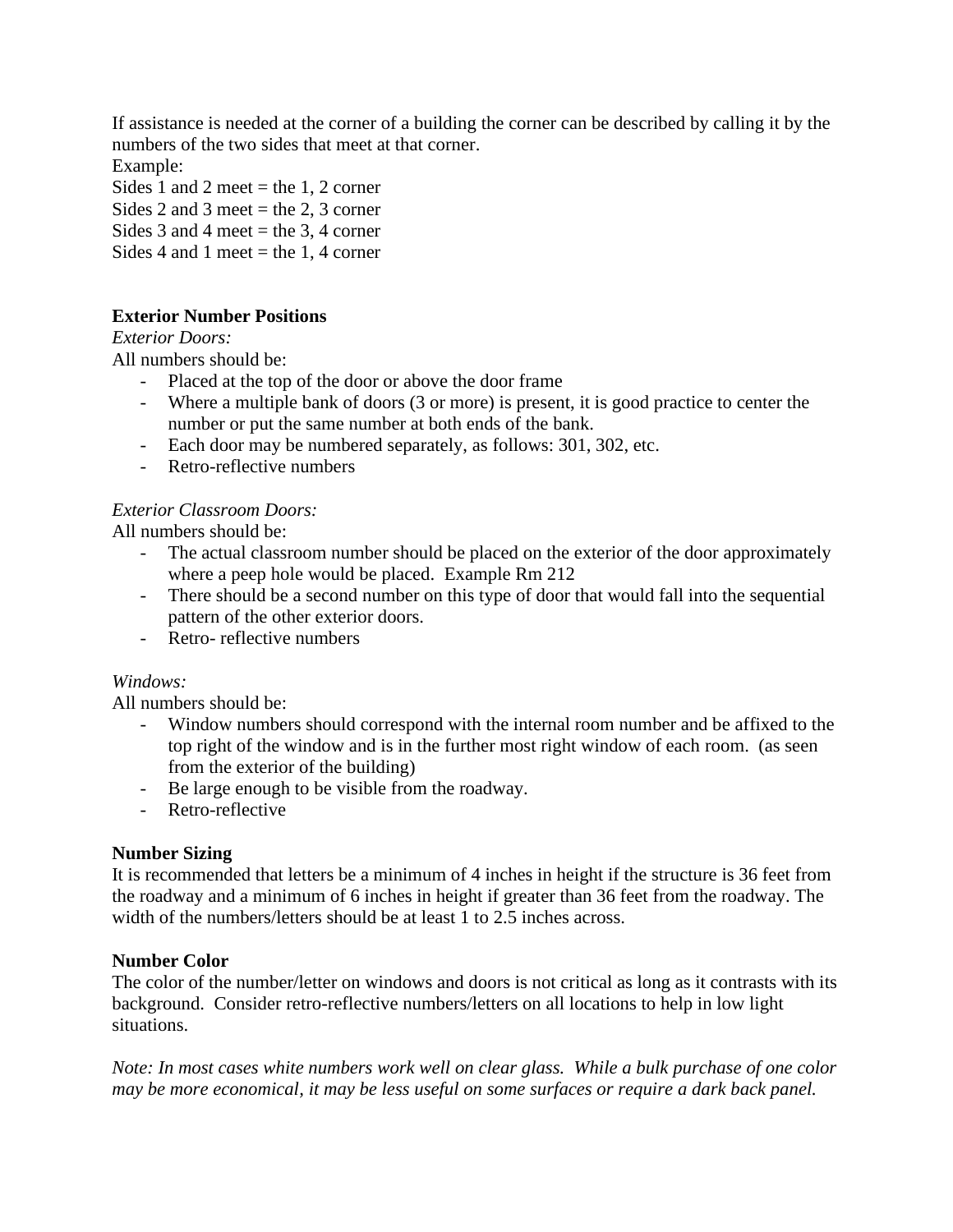## **Interior Numbers**

*Interior of a classroom, conference room or office etc…* The numbers should:

- Match the number on the outside of the door
- Always be placed opposite of the hinge side of the door near the bottom so they can be viewed in smoky conditions
- Contrast with their background
- Be retro-reflective for low light or smoky conditions

*Exterior of a classroom, conference room or office (interior hallway/corridors etc…)* The numbers should:

- Match the number on the inside of the room
- Always extend out from the wall, or hang down from the ceiling
- Always be visible from a distance, either end of the hallway or corridor
- Contrast with their background

## **Non Access Doors**

Doors which do not allow access to the building should not be numbered. Examples of these may be storage rooms, trash rooms, fire/sprinkler riser rooms. They may/should be labeled "storage only", "Fire Sprinkler Room" etc…

\* If possible all these doors should have "No Access" on them.

## **Mobile Classrooms**

A mobile classroom present unique issues and should be numbered using an "M" to signify it is a modular or mobile. (M-1, M-2)

Each Mobile classroom should be numbered near each door and on the street side so the numbers are visible to emergency responders.

# **Courtyards**

Completely enclosed courtyards are numbered CY-1, CY-2, etc., and are numbered on both the inside and the outside, in the same manner as other exterior doors.

\* Unless the doors are from a classroom or a room with no internal access. If this is the case they should be numbered as mentioned in previous sections.

Generally the courtyard door closest to the main entrance is labeled CY-1. Multiple courtyards can be numbered:

1 st courtyard: CY1-1, CY1-2 2<sup>nd</sup> courtyard: CY2-1, CY2-2

If the courtyard is not completely enclosed the number sequence would fall into what ever side the courtyard is located and the standard sequence.